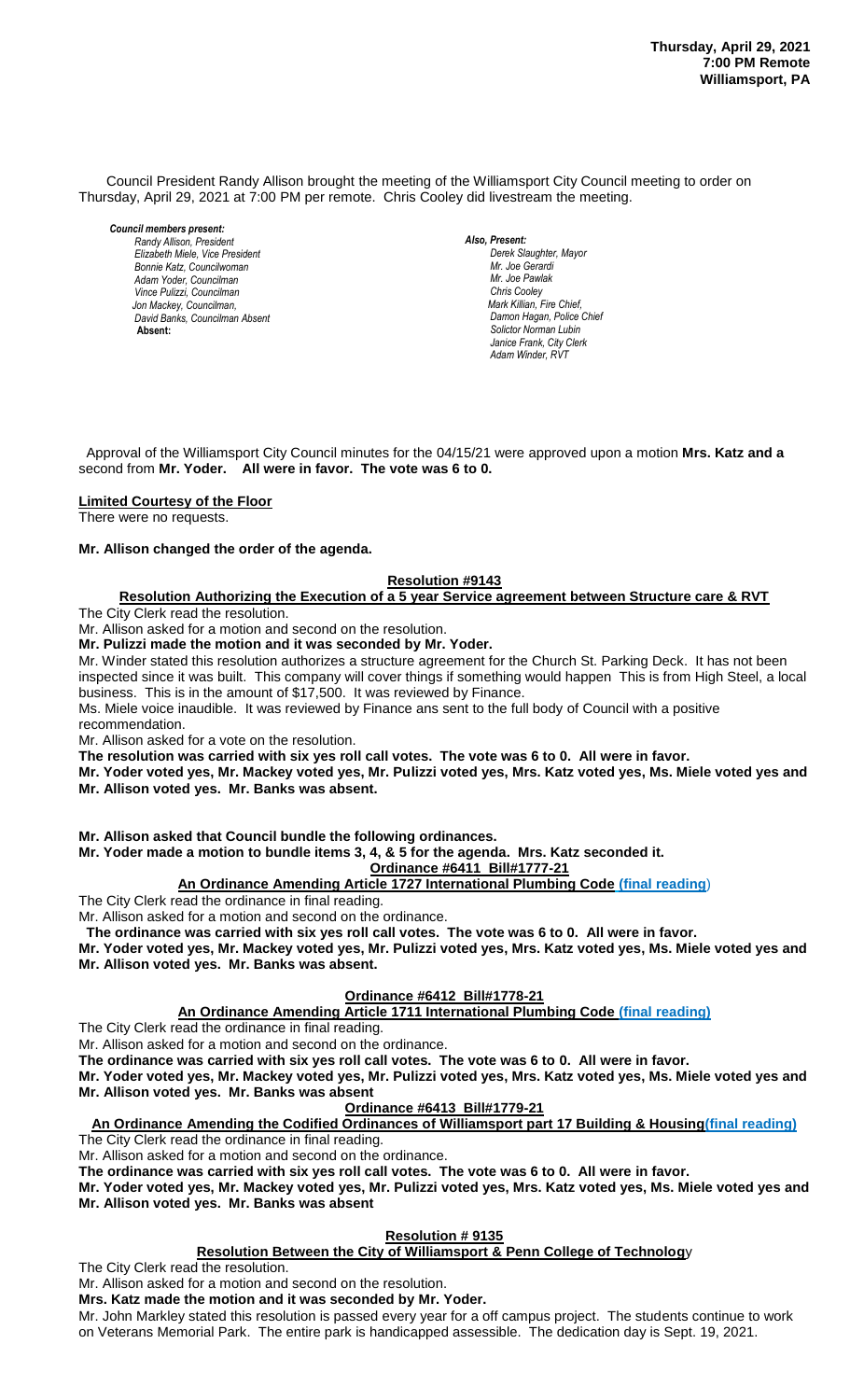Mrs. Katz stated in Public Works this was passed with a positive recommendation. She thanked Mr. Markley for all his work and the work done in the Park. She spoke about the bricks that were sale. A lot of business have donated their time and supplies. She told the public what a beautiful park this is and how people should come and visit it. John Markley and his committee has worked tirelessly. She also thanked the County with the Act 13 money.

Mr. Markely stated we have opening day May 13 and we have been working on a phamplet. He stated everything there is handicapped accessible. He thanked Streets and Parks also.

Mr. Pulizzi thanked him for all the hard work and asked Mr. Markley to tell people how to sponser construction there or by purchase of a brick.

Mr. Markely stated we have forms in City Hall, Streets & Park, and at RVT. We are taking donations for the A6 intruder. Just send a check, we need it. We have spent over \$100,000 and we are very pleased with all the donation. He stated all the service people need to be recognized.

Mr. Allison stated we are very grateful and it looks great. He asked for a vote on the resolution.

**The resolution was carried with six yes roll call votes. The vote was 6 to 0. All were in favor.**

**Mr. Yoder voted yes, Mr. Mackey voted yes, Mr. Pulizzi voted yes, Mrs. Katz voted yes, Ms. Miele voted yes and Mr. Allison voted yes. Mr. Banks was absent.** 

### **Resolution #9136**

**Resolution Authorizing Execution of Lease Agreement Between W.A.L.L and the City of Williamsport** The City Clerk read the resolution.

Mr. Allison asked for a motion and second on the resolution. **Mr. Pulizzi made a motion and it was seconded by Mr. Yoder.**

 Mayor Slaughter stated this is a lease agreement, we had this in place a few years ago and it fell through the cracks for couple of years. Mr. Diemer had asked him to bring it back. Mr. Diemer and a few people approached him about fixining this park up again.

 Mrs. Katz stated this was reviewed and passed with a positive recommendation. We are all very please that Mr. Diemer is stepping up here to take on this project. This is for our kids in the City. Mr. Diemer said this will be at least a five year project. We are very pleased and are looking forward to the end result.

 Mr. Mackey thanked Mr. Diemer and invited people to watch the opening video. It is kinda of sad too, cause Williamsport is the Home of little League and this Park is a gem, it sits in the middle of the City. This is the first step and he challenges the administration .....he feels that it is not WALL's total responsiblitiy to fix it. He stated the City will be receiving money in its Cares Act and he feels that a sum of money should be put into the fields. This is only the first step and he feels that it should not just be a five year plan, it should be done as soon as possible, to bring back the excitement and everything that Little League can bring to the City. We should be investing in this project.

 Mr. Pulizzi stated he agrees with Mr. Mackey and told Mr. Diemer he is so happy that he is involved with this and notes that he is extremely thorough in everything he does so he know he will follow through. He is happy to see everything and asked if there was anything that the community could do? Like clean up, help paint, volunteer? Mr. Diemer answered we could use everything you mentioned, we could use volunteers to mow the grass, help paint, volunteer to help get field in shape.

Mr. Pulizzi asked how can someone reach out to the organization.

Mr. Diemer replied, the facebook page at Williamsport Area Little League or send us an email at

[info@williamsportarealittleleague.com](mailto:info@williamsportarealittleleague.com) or send him an email as President. He will put people in contact. Mr. Pulizzi asked if there was a kick off date?

 Mr. Diemer stated we will do as much as we can as soon as we can. We raised a little bit of funding through W.A.L.L and we have started a little bit. We don't have a date.

 Mr. Allison stated the park means a great deal to his family, he played there as well as his grandchildren. He stated this has to be done, cause we have money to fix bandschell, etc.

 Mr. Diemer that is one thing we are thinking about and he has spoken to the Mayor to get the City involved because this is an important complex. He spoke about the tournments we used to have and would like to have them again. It would bring people into the City. We have dedicated people on the board right now and the people who have volunteered all live in the City.

Mr. Allison asked for a vote on the resolution.

**The resolution was carried with six yes roll call votes. The vote was 6 to 0. All were in favor.**

**Mr. Yoder voted yes, Mr. Mackey voted yes, Mr. Pulizzi voted yes, Mrs. Katz voted yes, Ms. Miele voted yes and Mr. Allison voted yes. Mr. Banks was absent.**

#### **Resolution # 9139**

**Resolution to Adopt WBT (DBA, River Valley Transit) Operating Budget for 2021-2022**

The City Clerk read the resolution.

Mr. Allison asked for a motion and second on the resolution.

 **Mr. Yoder made the motion and it was seconded by Ms. Miele.**

Mr. Winder this is to adopt the RVT Transit operating budget in the amount of \$8,827,832.00. This budget entails salaries and wages, billing repairs and safety costs, legal costs, alarm systems, utilities, advertising expenses, etc.He continued on with the expenses also stated Peter Herdic Museum is no longer in this budget. He also listed the revenues.

 Ms. Miele stated this was reviewed in Finance and we forwarded to the full body of Council with a positive recommendation. She asked Mr. Yoder to talk about some of his comments during Finance.

 Mr. Yoder stated we had a pretty robust discussion about RVT, other of which extends from our conversation in November, regionalization, new routes, Act 44 funding, etc. He took the time to review the Act 44 and suggested the rest of Council take a look at it sometime, and he said if he is not mistaken, Mr. Winder told us we will be getting some information in the month of May. So a lot of the questions that were brought up, are covered. We did have a discussion about having a more robust discussion going forward and it is difficult to have an understanding of a budget that is on one page. If you look at the 2016 performance review, there is a lot of information about ridership and goals and having a more detailed budget will allow us a better understanding. And also the discussion about having a resolution verses an ordinance, we as a Third Class Optional Charter City, we always pass our budget by Ordinance that is mandated in the Charter Law. I realize that RVT operates on a fiscal year, but I feel that in the spirit of the law, this needs to be an Ordinance. These specific points are very important and I think I will be voting no, just to reinforce.

 Ms. Miele stated we discussed the idea of having a narrative to this and we should have an update on this …..inaudible. She understands Councilman Yoder's views. Mrs. Katz stated after our discussion on Tuesday, we do need more of a narrative and after looking at the Act 44, there

are so many things we can cover, and she was disappointed with the budget. How many people get an \$8 million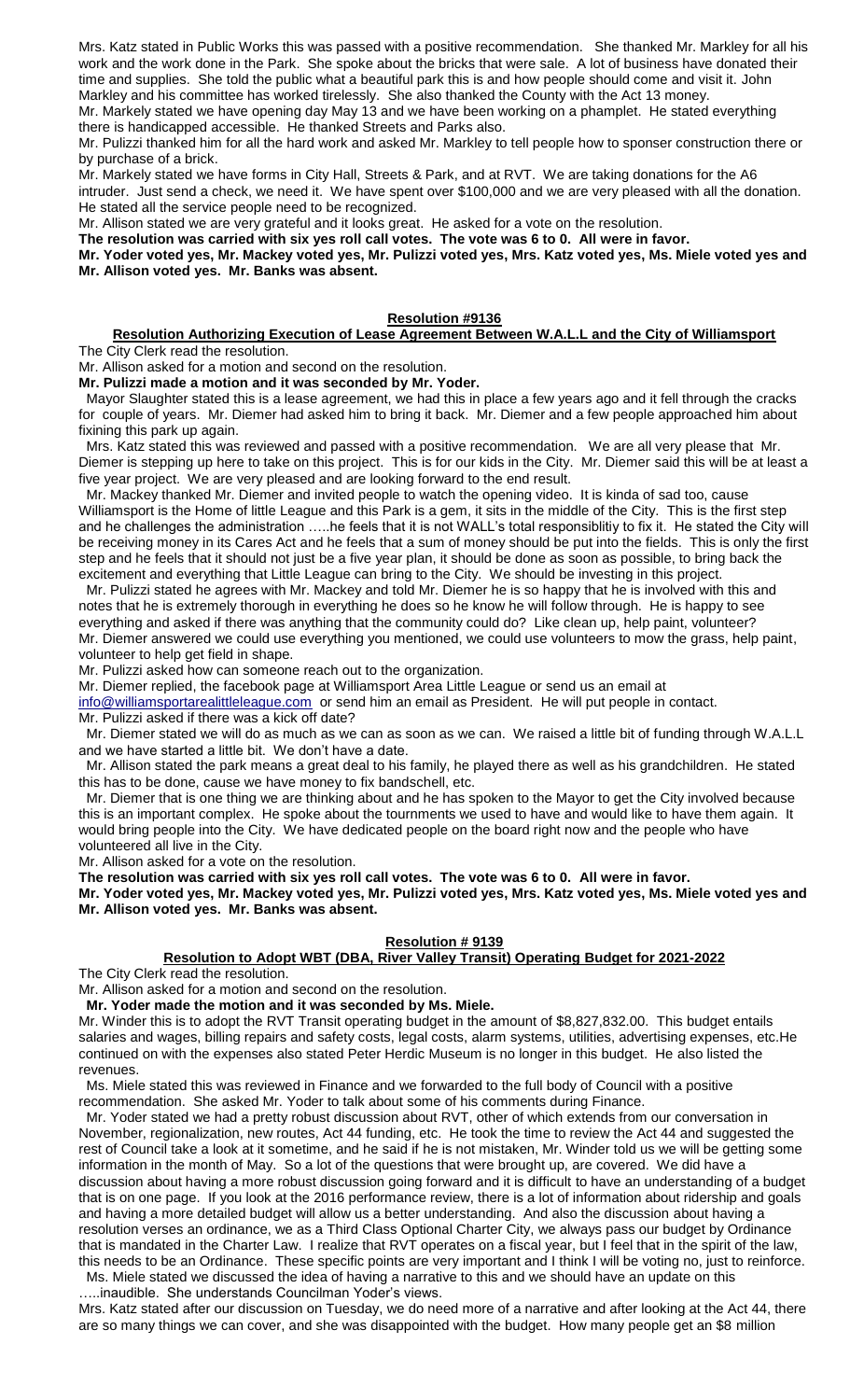budget on one sheet of piece. She realizes there are new people, but there should be more of a break down. Even though she voted to pass with positive recommendation, she is having second thoughts.

Mr. Allison asked Ms. Nagy to weight in on this, the Mayor and he took part in the Act 44 part, this is going to be something new for us and Penn Dot stated the ball is in our lap for Council and the Administration. He asked Ms. Nagy to address this and talk about the local match.

 Ms. Nagy, the local match is the most critical thing, in order to get your goal match, the local match must be certified. You will have the opportunity to do this by ordinance in September, so there is nothing much we can do about that. She agrees about the certains with the performance standards. We started giving Council more training and when you get your Act 44 reports, you should have a development plan to receive the funding…that's a discussion we can have later. We can go through that performance review.

Mayor Slaughter stated that Econsult is currently working with PennDot and that is something we can talk about….voice inaudible.

Mr. Allison asked for a vote on the resolution.

**The resolution was carried with a 4 to 2 roll call votes. The vote was 4 to 2.** 

#### **Mr. Yoder voted no, Mr. Mackey voted yes, Mr. Pulizzi voted yes, Mrs. Katz voted no, Ms. Miele voted yes and Mr. Allison voted yes. Mr. Banks was absent.**

Mr. Allison stated so we will get our funding from Penn Dot.

 Mrs. Katz stated she didn't want to do anything to stop funding, she wanted to make sure that everyone is going to be on the same page and would like to see a better budget. She was voted no for the paperwork.

Mr. Allison stated he understands all the frustrations and we all want to see that happen, but right now we have to pass this in order to get funding.

#### **Resolution #9137**

## **Resolution Awarding Construction Services for City Hall & Ramp Project to Landsery, Inc.**

The City Clerk read the resolution.

Mr. Allison asked for a motion and second on the resolution.

**Mr. Yoder made the motion and it was seconded by Mr. Pulizzi.**

 Mr. Sanders stated this is for the construction of a pre cast ADA accessible ramp on the north side of City Hall. We had five bids and he named them. With the project, there are optional items…..the ramp meets all current standards. It is the one designed by Gannett Fleming.

 Mrs. Katz stated we passed this on with a positive recommendation. We are thrilled with the cost and we are still looking for add ons and Mr. Sanders will get to us as soon as he finds out. This ramp will take about three weeks, and there are some things that have to be done with the City. This bid was strictly on the ramp itself. The next thing we will dicuss will be the elevator and the doors. This will be done before November and we are keeping our fingers crossed. Ms. Miele this was reviewed by Finance and forwarded with a positive recommendation…….inaudible…we are in good shape to meet the deadline…..inaudible….It would be wise to get this as quickly as possible because of the costs of material.

 Mr. Pulizzi wanted to say how happy he is to see this come in and wanted to thank Mr. Sander for the good work he is doing.

Mr. Gerardi stated that we need to make sure that the door is ADA compliant and the lighting, and the elevator.

Mr. Sander stated he is aware that these things need to be ADA compliant. Voice inaudible.

Mr. Allison commended Mr. Sander on this and stated the dollar amount is quite the savings from originally.

He asked for a vote on the resolution.

**The resolution was carried with six yes roll call votes. The vote was 6 to 0. All were in favor.**

**Mr. Yoder voted yes, Mr. Mackey voted yes, Mr. Pulizzi voted yes, Mrs. Katz voted yes, Ms. Miele voted yes and Mr. Allison voted yes. Mr. Banks was absent.**

#### **Resolution #9138**

#### **Resolution Authorizing the Sale of a 1997 Tarrant Leaf Machine**

The City Clerk read the resolution.

Mr. Allison asked for a motion and second on the resolution.

**Mr. Pulizzi made the motion and it was seconded by Mr. Yoder.**

 Mr. Winder this is for the sale of leaf machine to Castena Township in the amount of \$1,500.00 This is more than what we would recieve in munibid. It was reviewed in Finance.

Ms. Miele stated that Finance didn't have a whole lot to say about this, it's a good price. We did forward this to the full body of Council with a positive recommendation.

Mr. Allison asked for a vote on the resolution.

**The resolution was carried with six yes roll call votes. The vote was 6 to 0. All were in favor.**

**Mr. Yoder voted yes, Mr. Mackey voted yes, Mr. Pulizzi voted yes, Mrs. Katz voted yes, Ms. Miele voted yes and Mr. Allison voted yes. Mr. Banks was absent.**

#### **Resoluton #9140**

## **Resolution Certifying the Local Match for State Operating Financial Assistance**

The City Clerk read the resolution.

Mr. Allison asked for a motion and second on the resolution.

**Mr. Pulizzi made the motion and it was seconded by Mr. Mackey.**

Mr. Winder stated this is to certify local match, it is 4, 642, 549.00.00 for fiscal year 2022. The match required \$447,514. This match is distributed to all muncipalities, not just the City of Williamsport. This was reviewed by Finance.

Ms. Miele asked Mr. Yoder to take over.

Mr. Yoder stated Finance did forward this with a positive recommendation. We do this every year and it is about the State Funds and we need to do it. It is a little bit higher than last year. He asked for a break down tomorrow from all the local partners.

Ms. Miele stated our local partners is increasing this year and it is exciting cause they will be sharing the costs. Mr. Allison asked for comments or questions.

**The resolution was carried with six yes roll call votes. The vote was 6 to 0. All were in favor.**

**Mr. Yoder voted yes, Mr. Mackey voted yes, Mr. Pulizzi voted yes, Mrs. Katz voted yes, Ms. Miele voted yes and Mr. Allison voted yes. Mr. Banks was absent.**

**Resolution #9141**

**Resolution Authorizing the Purchase of Rolling Service Door to be installed at River Valley Transit Bus Garage**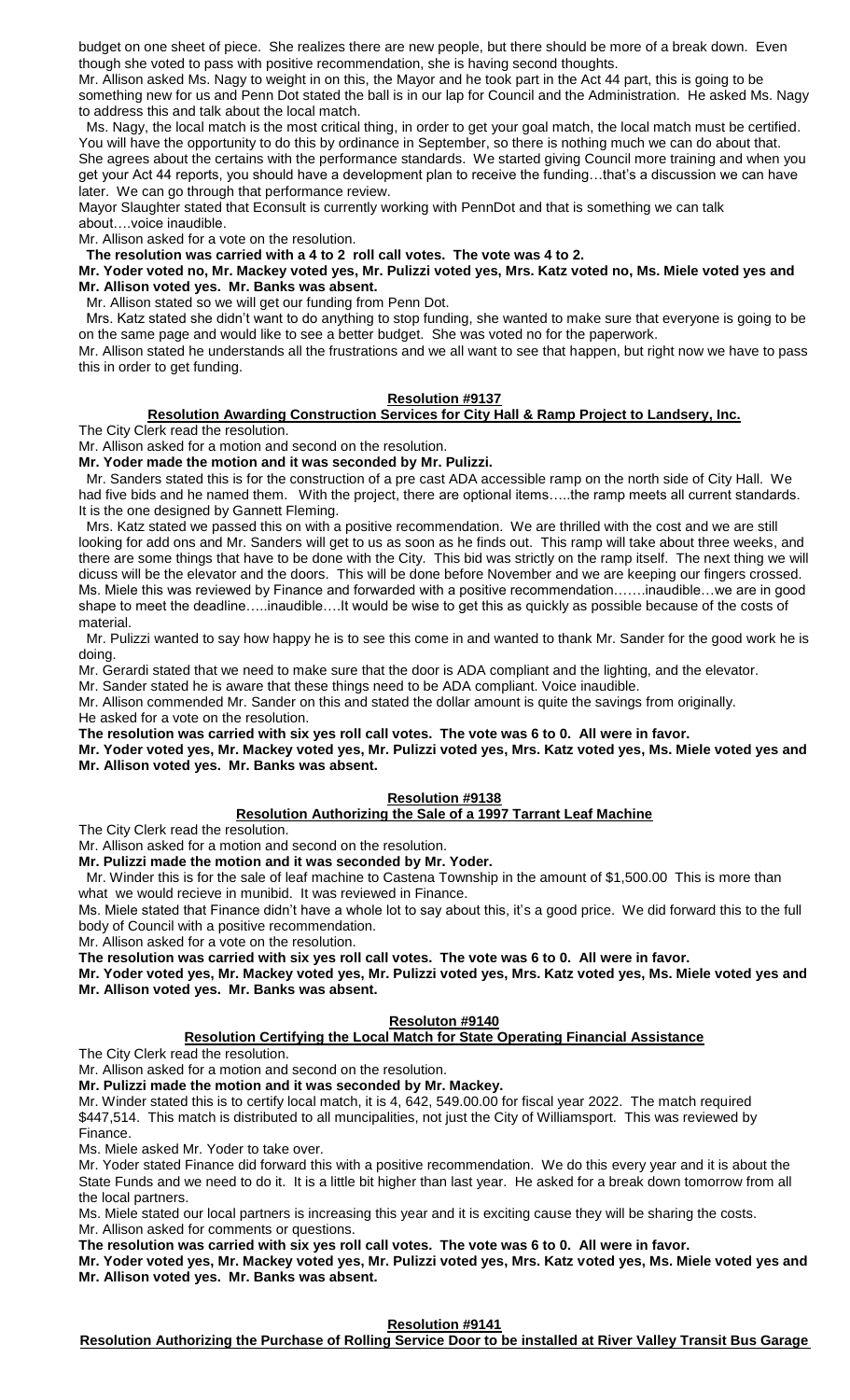The City Clerk read the resolution.

Mr. Allison asked for a motion and second on the resolution.

**Mr. Yoder made the motion and it was seconded by Mrs. Katz.**

Mr. Winder stated this resolution authorizes the purchase of service doors, currently our door turns west and it is inoperable, the cost to repair is too much, and the door makes it very challenging for bus drivers to get out. We got all possible quotes and the lowest was \$30,635.00. They are located in Linden Pa. The funding is all in place. Ms. Miele stated this was reviewed in Finance and sent to the full body of Council with a positive recommendation. This was an emergency items and this is additional funding this year......inaudible.

Mr. Allison asked for a vote on the resolution.

**The resolution was carried with six yes roll call votes. The vote was 6 to 0. All were in favor.**

**Mr. Yoder voted yes, Mr. Mackey voted yes, Mr. Pulizzi voted yes, Mrs. Katz voted yes, Ms. Miele voted yes and Mr. Allison voted yes. Mr. Banks was absent.**

## **Resolution #9142**

# **Resolution Authorizing the Donation of Former Philadelphia Rapid Transit Open Trolley Car**

The City Clerk read the resolution.

Mr. Allison asked for a motion and second on the resolution.

**Mr. Pulizzi made the motion and it was seconded by Ms. Miele.**

Mr. Winder stated this is to donation the Trolley Car to the Jersey Shore Historical Society. It is in really bad shape, he feels it is not something the City can fund to restore. We were contact by their Historical Society and they will restore it and set it out for people to see it.

Mrs. Katz stated this did come to Public Works and we passed it to the full body of Council with a positive

recommendation. We appreciate them for restoring them and we are pleased that they want to take this on because the history of this is important.

**The resolution was carried with six yes roll call votes. The vote was 6 to 0. All were in favor.**

**Mr. Yoder voted yes, Mr. Mackey voted yes, Mr. Pulizzi voted yes, Mrs. Katz voted yes, Ms. Miele voted yes and Mr. Allison voted yes. Mr. Banks was absent.**

## **Certificate of Appropriateness – HARB**

Item 2. Ralph Caringi

431-433 West Edwin Street

- A. Demolish majority of the two-story rear porches. Salvage the porch railings, including 2x2 spindles, large top/bottom rails, and any sound support structure.
- B. Rebuild porch, decks and roof, same size/location, using 42" concrete footers, full length 6" x 6" support posts (ground to roof), 1 x 6 pressure treated boards for the decks and rafters, Secure porch into the brick wall.
- C. Reinstall old railing. Any repairs or replacement rail or spindle pieces are to match old in material and
- appearance.
- D. Any porch lattice to be tight weave wood privacy lattice with a wood frame.
- E. Replicate chamfering, post trim and decorative groves on new posts.
- F. Remove existing roofing material from front entry roof. Repair damaged trim, wood with same material to same appearance.
- G. Install standing seam SL 150 (Union Corrugated Co.) metal roofing, dark gray, on rear porch and front entry stoop roofs.
- H. Re use existing 1/2 round gutters and round downspouts or replace with galvanized or aluminum 1/2 round gutter & round downspout painted brown
- I. Repoint brick around rear porch as needed using primarily lime-based mortar. Match color, joint style, profile of original. Do not over cut or widen joints

Item 3. Richard & Terri Mutchler

1072 Vine Avenue

- A. Remove existing metal and shingle roof materials. Install ribbed metal, Panel-Loc Plus roofing, charcoal gray color, with all accessories per manufacturers specifications.
- B. Paint wood fascia cream color

Item 4. Rhonda Jennings

## 321-323-325 Locust Street **Pulled from agenda at this time** – next meeting review

Item 5. YWCA

815 West Fourth Street

- A. Install black metal light pole with flag arm as depicted. Location: near the center of the second concrete entry tier
- B. Install hanging double sided sign: "The Boutique YWCA"

Mr. Allison asked for a motion and a second to approve the certificate of approproatness for HARB

**Mrs. Katz made the motion and it was seconded by Mr. Yoder.**

Mr. Allison asked for a vote on the certificates.

**The certificates of appropriateness were carried with six yes roll call votes. The vote was 6 to 0. All were in favor.**

**Mr. Yoder voted yes, Mr. Mackey voted yes, Mr. Pulizzi voted yes, Mrs. Katz voted yes, Ms. Miele voted yes and Mr. Allison voted yes. Mr. Banks was absent.**

Accept for filing:

Public Works 03/31/21 & 04/13'21

Veterans Memorial Park Commission 03/01/21

Mr. Allison asked for a motion to accept the minutes for filing.

**Mr. Pulizzi made the motion and it was seconded by Mr. Yoder.**

**The minutes were approved with six yes roll call votes. The vote was 6 to 0. All were in favor.**

**Mr. Yoder voted yes, Mr. Mackey voted yes, Mr. Pulizzi voted yes, Mrs. Katz voted yes, Ms. Miele voted yes and Mr. Allison voted yes. Mr. Banks was absent.**

Announcements

The next regularly scheduled City Council meeting will be held on Thursday, May 13, 2021 at 7:00 PM, Remote.

Upcoming Meetings: